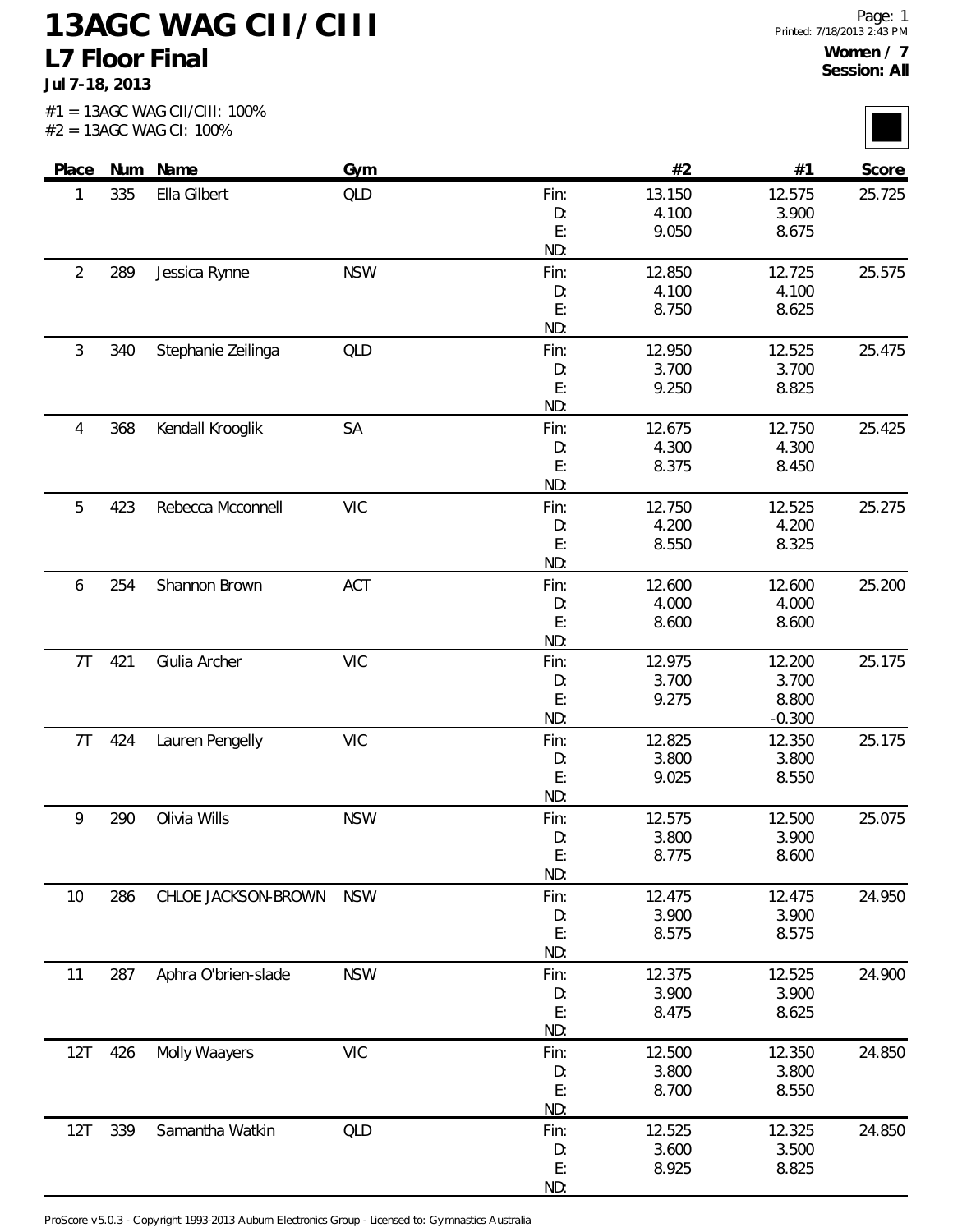**Jul 7-18, 2013**

l mar l

|       |     | #2 = 13AGC WAG CI: 100% |            |            |                |                 |        |
|-------|-----|-------------------------|------------|------------|----------------|-----------------|--------|
| Place |     | Num Name                | Gym        |            | #2             | #1              | Score  |
| 14    | 285 | Lacey Davis             | <b>NSW</b> | Fin:       | 12.675         | 12.050          | 24.725 |
|       |     |                         |            | D:         | 3.800          | 3.700           |        |
|       |     |                         |            | E:<br>ND:  | 8.875          | 8.350           |        |
| 15    | 379 | Grace Gaby              | <b>TAS</b> | Fin:       | 12.175         | 12.350          | 24.525 |
|       |     |                         |            | D:         | 3.600          | 3.700           |        |
|       |     |                         |            | E:         | 8.575          | 8.650           |        |
|       |     |                         |            | ND:        |                |                 |        |
| 16    | 422 | Rhiannon Graves         | <b>VIC</b> | Fin:       | 12.250         | 12.225          | 24.475 |
|       |     |                         |            | D:         | 4.000          | 4.000           |        |
|       |     |                         |            | E:         | 8.250          | 8.225           |        |
|       |     |                         |            | ND:        |                |                 |        |
| 17    | 472 | Gemma Tarquinio         | <b>WA</b>  | Fin:       | 12.150         | 12.250          | 24.400 |
|       |     |                         |            | D:<br>E:   | 3.500<br>8.650 | 3.500           |        |
|       |     |                         |            | ND:        |                | 8.750           |        |
| 18    | 465 | Cerys Bell-Bedlow       | <b>WA</b>  | Fin:       | 12.350         | 12.000          | 24.350 |
|       |     |                         |            | D:         | 4.000          | 3.900           |        |
|       |     |                         |            | E:         | 8.350          | 8.100           |        |
|       |     |                         |            | ND:        |                |                 |        |
| 19    | 425 | Jessica Toh             | <b>VIC</b> | Fin:       | 12.175         | 12.125          | 24.300 |
|       |     |                         |            | D:         | 3.300          | 3.300           |        |
|       |     |                         |            | E:         | 8.875          | 8.825           |        |
|       |     |                         |            | ND:        |                |                 |        |
| 20    | 382 | Camille O'Conor         | <b>TAS</b> | Fin:       | 12.025         | 12.225          | 24.250 |
|       |     |                         |            | D:         | 3.800          | 3.800           |        |
|       |     |                         |            | E:<br>ND:  | 8.225          | 8.425           |        |
|       |     |                         |            |            | 12.250         |                 |        |
| 21    | 338 | Anna Kuroda             | QLD        | Fin:<br>D: | 3.600          | 11.925<br>3.600 | 24.175 |
|       |     |                         |            | E:         | 8.650          | 8.325           |        |
|       |     |                         |            | ND:        |                |                 |        |
| 22    | 366 | Tanika Alford           | SA         | Fin:       | 11.825         | 12.275          | 24.100 |
|       |     |                         |            | D:         | 3.700          | 3.700           |        |
|       |     |                         |            | E:         | 8.125          | 8.575           |        |
|       |     |                         |            | ND:        |                |                 |        |
| 23    | 288 | Siennah Pirona          | <b>NSW</b> | Fin:       | 11.800         | 12.275          | 24.075 |
|       |     |                         |            | D:         | 3.700          | 3.600           |        |
|       |     |                         |            | E:         | 8.100          | 8.675           |        |
|       |     |                         |            | ND:        |                |                 |        |
| 24T   | 337 | Ashaya King             | <b>QLD</b> | Fin:       | 12.350         | 11.650          | 24.000 |
|       |     |                         |            | D:<br>E:   | 3.500<br>8.850 | 3.300<br>8.350  |        |
|       |     |                         |            | ND:        |                |                 |        |
| 24T   | 467 | Mikayla Kidd            | <b>WA</b>  | Fin:       | 12.075         | 11.925          | 24.000 |
|       |     |                         |            | D:         | 3.900          | 3.900           |        |
|       |     |                         |            | E:         | 8.175          | 8.025           |        |
|       |     |                         |            | ND:        |                |                 |        |
| 26    | 253 | Amira Barakat           | ACT        | Fin:       | 12.150         | 11.825          | 23.975 |
|       |     |                         |            | D:         | 3.500          | 3.500           |        |
|       |     |                         |            | E:         | 8.650          | 8.325           |        |

ND:

ProScore v5.0.3 - Copyright 1993-2013 Auburn Electronics Group - Licensed to: Gymnastics Australia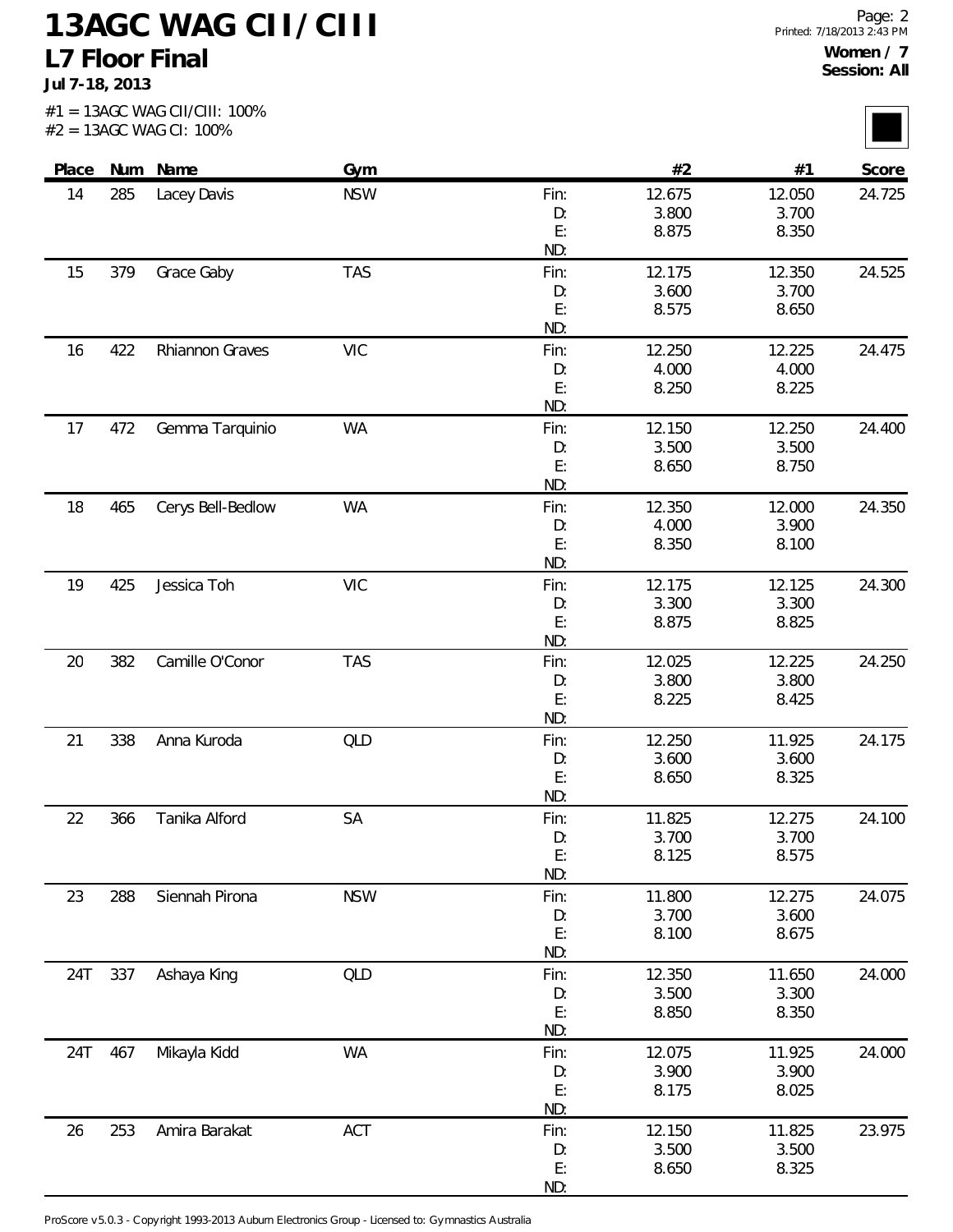**Jul 7-18, 2013**

l mar l

|       |     | $#2 = 13AGC$ WAG CI: 100% |            |            |                 |                 |        |
|-------|-----|---------------------------|------------|------------|-----------------|-----------------|--------|
| Place |     | Num Name                  | Gym        |            | #2              | #1              | Score  |
| 27    | 369 | Maja Lanzoni              | SA         | Fin:       | 11.950          | 11.950          | 23.900 |
|       |     |                           |            | D:         | 3.800           | 3.700           |        |
|       |     |                           |            | E:         | 8.150           | 8.250           |        |
|       |     |                           |            | ND:        |                 |                 |        |
| 28    | 371 | Erin Teakle               | SA         | Fin:<br>D: | 11.850<br>3.900 | 11.975<br>3.800 | 23.825 |
|       |     |                           |            | E:         | 7.950           | 8.175           |        |
|       |     |                           |            | ND:        |                 |                 |        |
| 29T   | 256 | Maddison Pearce           | ACT        | Fin:       | 11.875          | 11.850          | 23.725 |
|       |     |                           |            | D:         | 3.600           | 3.700           |        |
|       |     |                           |            | E:         | 8.275           | 8.150           |        |
|       |     |                           |            | ND:        |                 |                 |        |
| 29T   | 336 | Racheal Graham            | QLD        | Fin:       | 12.050          | 11.675          | 23.725 |
|       |     |                           |            | D:         | 3.200           | 3.200           |        |
|       |     |                           |            | E:         | 8.850           | 8.475           |        |
|       |     |                           |            | ND:        |                 |                 |        |
| 31    | 258 | Abbey Thomson             | ACT        | Fin:       | 11.850          | 11.425          | 23.275 |
|       |     |                           |            | D:<br>E:   | 3.600<br>8.250  | 3.600<br>8.125  |        |
|       |     |                           |            | ND:        |                 | $-0.300$        |        |
| 32    | 466 | Megan Hille               | <b>WA</b>  | Fin:       | 11.650          | 10.975          | 22.625 |
|       |     |                           |            | D:         | 3.900           | 3.200           |        |
|       |     |                           |            | E:         | 7.750           | 7.775           |        |
|       |     |                           |            | ND:        |                 |                 |        |
| 33    | 470 | Amber Stanicic            | <b>WA</b>  | Fin:       | 12.300          | 0.000           | 12.300 |
|       |     |                           |            | D:         | 3.800           | 0.000           |        |
|       |     |                           |            | E:         | 8.500           | 0.000           |        |
|       |     |                           |            | ND:        |                 |                 |        |
| 34    | 367 | Stephanie Eglinton        | SA         | Fin:       | 12.125          | 0.000           | 12.125 |
|       |     |                           |            | D:         | 3.800           | 0.000           |        |
|       |     |                           |            | E:         | 8.325           | 0.000           |        |
|       |     |                           |            | ND:        |                 |                 |        |
| 35    | 370 | Eleanore Lindsay          | SA         | Fin:       | 11.900          | 0.000           | 11.900 |
|       |     |                           |            | D:<br>E:   | 4.000<br>7.900  | 0.000<br>0.000  |        |
|       |     |                           |            | ND:        |                 |                 |        |
| 36    | 381 | Micaela Maui              | <b>TAS</b> | Fin:       | 11.825          | 0.000           | 11.825 |
|       |     |                           |            | D:         | 3.500           | 0.000           |        |
|       |     |                           |            | E:         | 8.325           | 0.000           |        |
|       |     |                           |            | ND:        |                 |                 |        |
| 37    | 468 | Keira Kikalis             | <b>WA</b>  | Fin:       | 11.725          | 0.000           | 11.725 |
|       |     |                           |            | D:         | 3.900           | 0.000           |        |
|       |     |                           |            | E:         | 7.825           | 0.000           |        |
|       |     |                           |            | ND:        |                 |                 |        |
| 38    | 378 | Zoe Dowling               | <b>TAS</b> | Fin:       | 11.600          | 0.000           | 11.600 |
|       |     |                           |            | D:         | 3.500           | 0.000           |        |
|       |     |                           |            | E:         | 8.100           | 0.000           |        |
|       |     |                           |            | ND:        |                 |                 |        |
| 39    | 255 | Brianna Jones             | ACT        | Fin:       | 11.500          | 0.000           | 11.500 |
|       |     |                           |            | D:<br>E:   | 3.400<br>8.100  | 0.000<br>0.000  |        |
|       |     |                           |            |            |                 |                 |        |

ND:

ProScore v5.0.3 - Copyright 1993-2013 Auburn Electronics Group - Licensed to: Gymnastics Australia